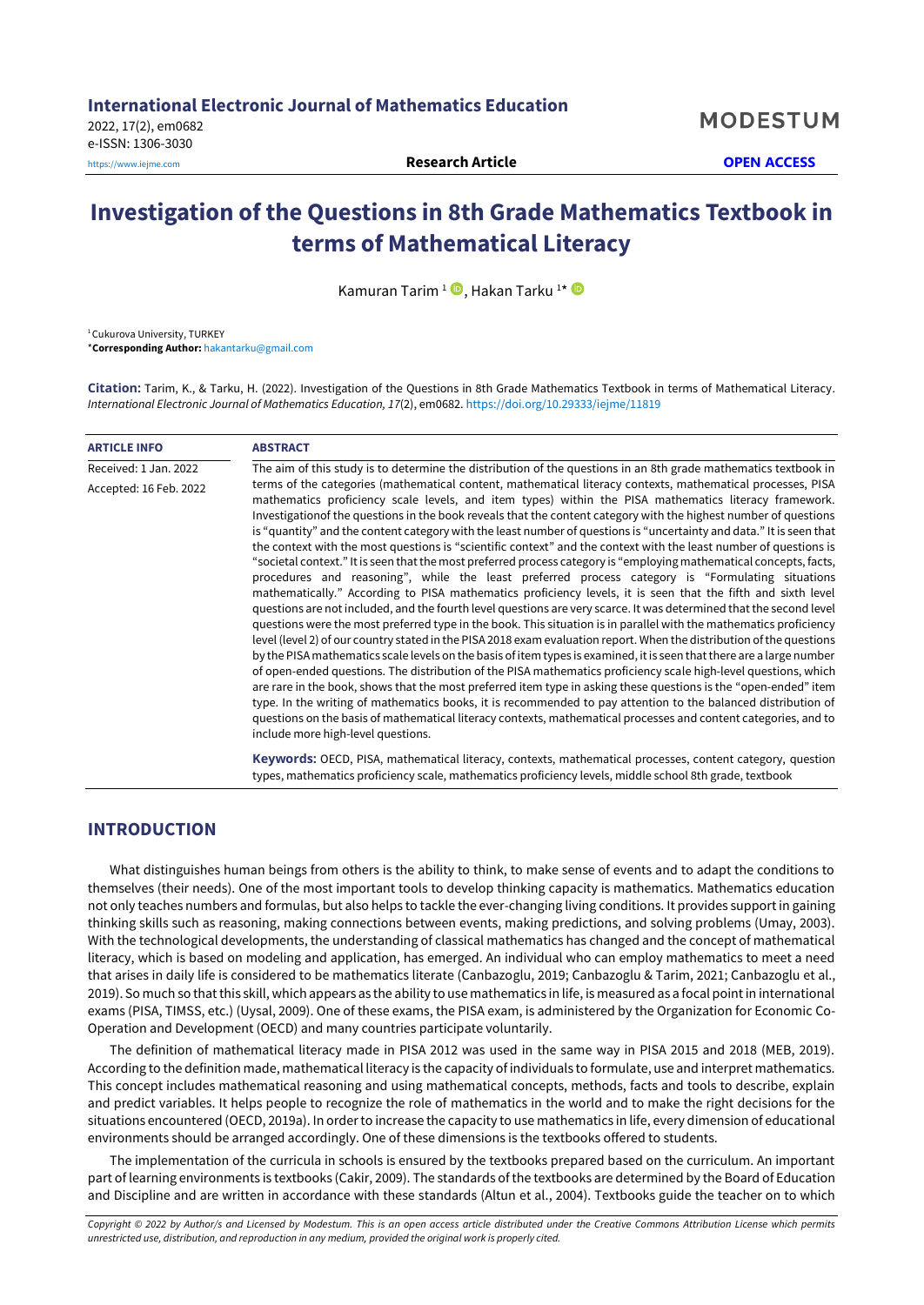extent to teach each subject in the classroom and how to determine a strategy (Tyson & Woodward, 1989). Textbooks, as a source of information, guide students according to the objectives of the course. The level of quality of a textbook is proportional to its usefulness to students. Therefore, textbooks have an important place in education (Unsal & Gunes, 2002). Since the textbooks are an indispensable resource for teaching environments, it is thought that it is important to examine and evaluate them. With investigation of textbooks studies, textbooks can be made more desirable and more effective.

Our country ranked 42nd among 79 countries participating in PISA 2018, and 33rd among 37 OECD countries, with 454 points in the field of mathematics (MEB, 2019). When evaluated in terms of mathematics proficiency, which has six levels, our country is at the second level. The reasons for our ranking so far behind should be examined. While examining these reasons, it was thought that it is important to determine how much the content presented to students in mathematics textbooks, which is one of the main resources, can support them in becoming the above-mentioned mathematics literate, in increasing student success. In this respect, it is important to examine and classify the questions in the textbooks with respect to the PISA mathematics proficiency levels, to compare the positive and negative situations, to identify the deficiencies and to make various recommendations in eliminating the deficiencies in the textbooks.

When the studies on textbooks are examined, many studies are found. However, only three studies were found in which mathematics textbooks were examined in the context of the PISA framework. The first of them is Seis's (2011) study, which examines probability and statistics subjects with regard to PISA 2003 uncertainty proficiency scale levels in a total of 9 textbooks by three different publishers at each grade level for the 6-8 grade textbooks used in Turkey using the document analysis method. This study concluded that, no task belonging to the sixth level, which is the highest level, was found in the questions on probability and statistics in the mathematics textbooks. The tasks of the fifth level are almost non-existent. In another study, Iskenderoglu and Baki (2011) analyzed and classified the questions in one of the 8th grade textbooks according to the PISA mathematics proficiency scale. As a result of the research, it was seen that the 8th grade textbook did not include questions at all levels. While it was seen that there were questions at the 1st, 2nd, 3rd, and 4th levels in the book, there were no questions at the 5th and 6th levels. The last study is by Yildirim (2019), which examines 5-8th grade mathematics textbooks. In this study, Yildirim (2019) aimed to determine how much the textbooks cover the levels of the PISA change and relations proficiency scale (there are six levels), and how it varies with respect to learning areas and grade levels. In addition, in his study, he examined how much the algebra learning field in the textbooks reflected the change and relations proficiency scale levels. According to the results obtained, no tasks belonging to the 4th, 5<sup>th</sup>, and 6th levels were found in the questions in the mathematics textbooks.

When the studies mentioned above are examined, it is seen that the textbooks are mostly examined with regard to the proficiency scale levels. However, no study has been found in which the levels of the questions in a textbook are classified with regard to the PISA mathematics proficiency scale, together with classification by their mathematical literacy contexts, mathematical processes, content categories, and question types, and their distribution is revealed. Examining the questions in the textbook in terms of all these categories is important in terms of evaluating the textbook as a whole, reflecting its content better and revealing its status.

In the next section, it is explained in which dimensions the 8th grade mathematics books are examined in the framework of PISA mathematics literacy.

## **MATHEMATICAL LITERACY ASSESSMENT CATEGORIES IN PISA FRAMEWORK**

A number of content categories have been identified for the PISA 2018 framework. These categories are change and relationships, space and shape, quantity, uncertainty, and data. Change and relationships mean that a mathematical change is associated with appropriate equations and functions and modeled. Equations, inequalities, tabular and graphical representations, functions, and algebra have an important place in describing, interpreting, and modeling changes. Representations of data and correlations described using numerical values are often used to reveal and interpret changes and relationships. Space and shape include various phenomena encountered in many parts of life, e.g., motifs, location of an object, navigation used to find addresses, representation of objects, geometric shapes, space, visual information analysis, dynamic geometry software, and many similar situations and events are included in this content category. PISA makes the assumption that a set of core concepts and skills are important to mathematical literacy in terms of space and shape. Mathematical literacy in the field of space and shape includes a series of activities such as creating representations, interpreting the appearance of threedimensional objects from various angles, creating maps and understanding these maps, and transforming shapes.

Another category is the quantity category. The quantity category covers the quantification of the attributes of objects, states, and entities in the environment. It involves understanding different representations of quantities and evaluating associated interpretations. Quantification requires an understanding of measurements, sizes, numbers, units, indicators, numerical trends. Aspects of quantitative reasoning, such as perceiving numbers and their multiple representation, estimating results, and evaluating results, are at the core of mathematical literacy with regard to quantity. Another category is uncertainty and data. In this category, situations of uncertainty are often encountered in many parts of daily life, in science and technology. In order to get rid of these uncertainties, probability statistics theory and data identification techniques have been developed. There are uncertainties in weather and scientific forecasts and survey results. Interpreting and presenting data is an important aspect of uncertainty and data category. The contents of the questions in PISA 2015 and PISA 2018 were distributed into the four main categories described above. A balanced distribution of content categories is important for raising individuals who think constructively and reflectively.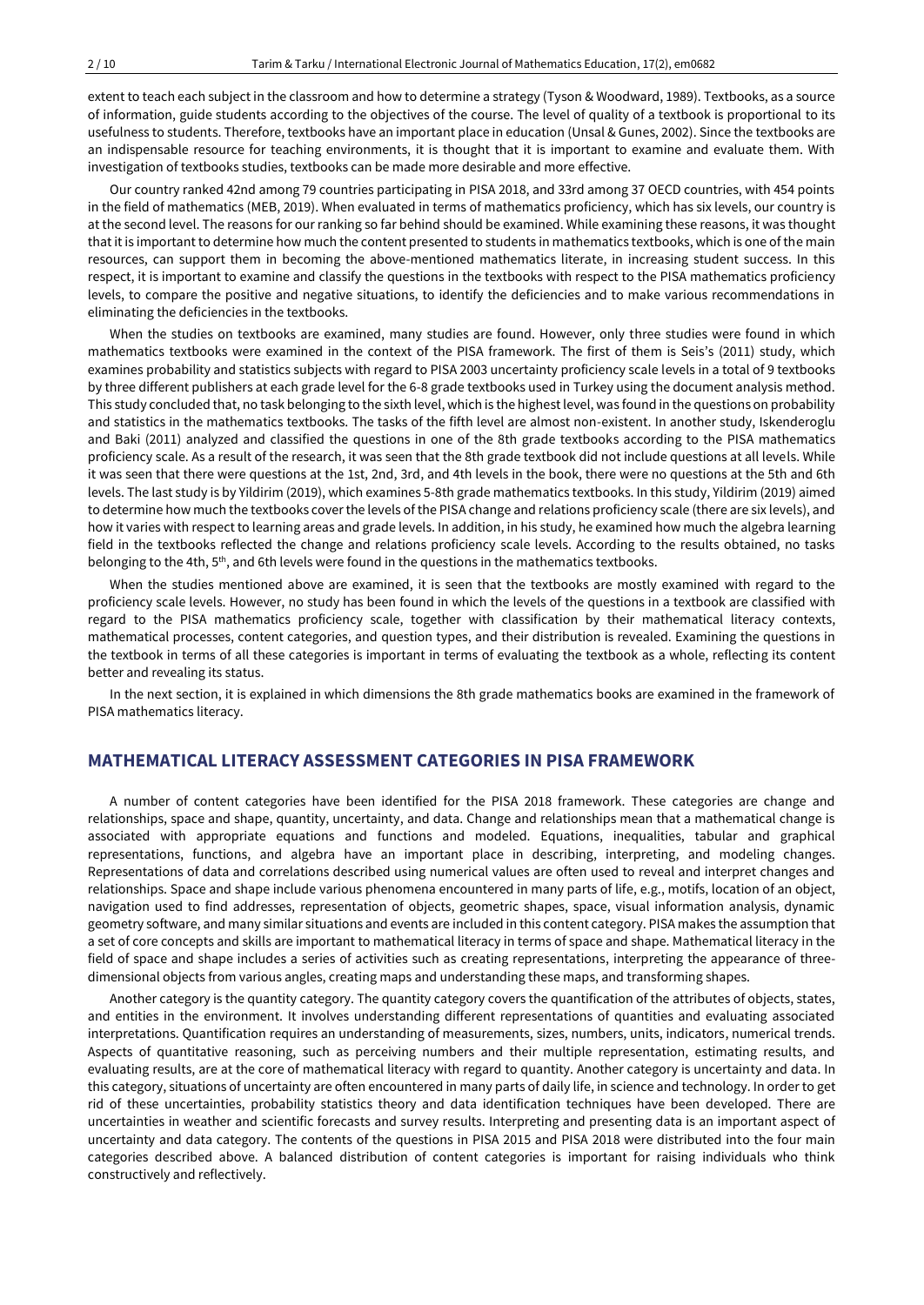#### **Table 1.** Desired distributions of mathematics items by content, context, and process in PISA 2018 categories

| Category                                                         | Percentage (%) |  |
|------------------------------------------------------------------|----------------|--|
| <b>Content category</b>                                          |                |  |
| Change and relationships                                         | 25             |  |
| Space and shape                                                  | 25             |  |
| Quantity                                                         | 25             |  |
| Uncertainty and data                                             | 25             |  |
| Total                                                            | 100            |  |
| <b>Context category</b>                                          |                |  |
| Personal                                                         | 25             |  |
| Occupational                                                     | 25             |  |
| Societal                                                         | 25             |  |
| Scientific                                                       | 25             |  |
| <b>Total</b>                                                     | 100            |  |
| <b>Process category</b>                                          |                |  |
| Formulating situations mathematically                            | 25             |  |
| Employing mathematical concepts, facts, procedures and reasoning | 50             |  |
| Interpreting, applying and evaluating mathematical outcomes      | 25             |  |
| Total                                                            | 100            |  |

The context in which the mathematical problem arises is important for the selection of solution strategies and appropriate representations of the problem (OECD, 2019a). For the purposes of the mathematics framework, contexts were defined in four different categories (personal, professional, societal, and scientific) in the PISA 2018 assessment. Questions classified under the category of personal context focus on the activities of the individual, family members, or group of friends. Examples of these types of contexts are personal planning, transportation and health, food preparation, shopping, games, sports, travel, and similar contexts. The area where the problems classified in the occupational context category are concentrated is the business world. Occupational contexts can relate to any line of business and level, but should be understandable to 15-year-old students. Questions classified under the category of societal context are related to the individual's community. Societal context may cover (but is not limited to); electoral systems, public transport, government, national policies, demography, economics, etc. In the category of societal context, the focus of questions is society. Finally, the problems classified in the scientific category are related to the application of mathematics to daily life, science and technology. Scientific context may include (but is not limited to) fields such as weather, climate science, ecology, the medical industry, space science, genetics, and the nature of the mathematical world. All relevant elements in the world of mathematics are in scientific context. In the PISA 2015 and 2018 mathematics assessment, four different context categories were determined. It is important that these contexts are evenly distributed and that no single context type is dominant (OECD, 2019a). Because in this way, items containing different situations that they are likely to encounter in their lives are presented to the students in a balanced way. Thus, individuals are prepared for the problem situations they may encounter in daily life.

In PISA 2018, questions in mathematics assessment were assigned to one of three mathematical processes (OECD, 2019a):

- 1. Formulating situations mathematically,
- 2. Employing mathematical concepts, facts, procedures, and reasoning, and
- 3. Interpreting, applying, and evaluating mathematical outcomes.

In the process of formulating situations mathematically, the problem in the real life environment is transformed into the field of mathematics. In the process of Employing mathematical concepts, facts, procedures, and reasoning, individuals perform the necessary mathematical processes to obtain results and find a mathematical result (solution). In the process of Interpreting, applying, and evaluating mathematical outcomes, it is determined whether the mathematical solutions and results are acceptable and whether they are meaningful. The desired distributions of the content, context, and process categories are given in **Table 1**.

The questions in PISA 2018 are divided into six different mathematics proficiency categories. In **Table 2**, explanations of these categories and what individuals at this category level are able to do are given.

In light of all the reasons and theoretical explanations explained above, the aim of this research is to determine the distribution of the questions in an 8th grade textbook with regard to content category, mathematical literacy contexts, mathematical processes, the PISA mathematics proficiency scale levels, and item types.

## **METHOD**

In this study, document review technique, one of the qualitative research data collection methods, was used to obtain data. Bowen (2009) defined document review as a systematic process used to review or evaluate printed or digital materials. The questions in the Ministry of National Education Middle School Mathematics 8 Textbook used as an 8th grade mathematics textbook in the 2019-2020 academic year in Adana province, were examined with regard to the mathematical literacy contexts, mathematical processes, item types of the questions, content category, and the Mathematics Proficiency Scale in PISA 2018.

The 8th grade was chosen as the grade level because the students taking the PISA exam are 15 years old and the success of the students in this age group in the PISA exam is related to the knowledge they have acquired in previous years.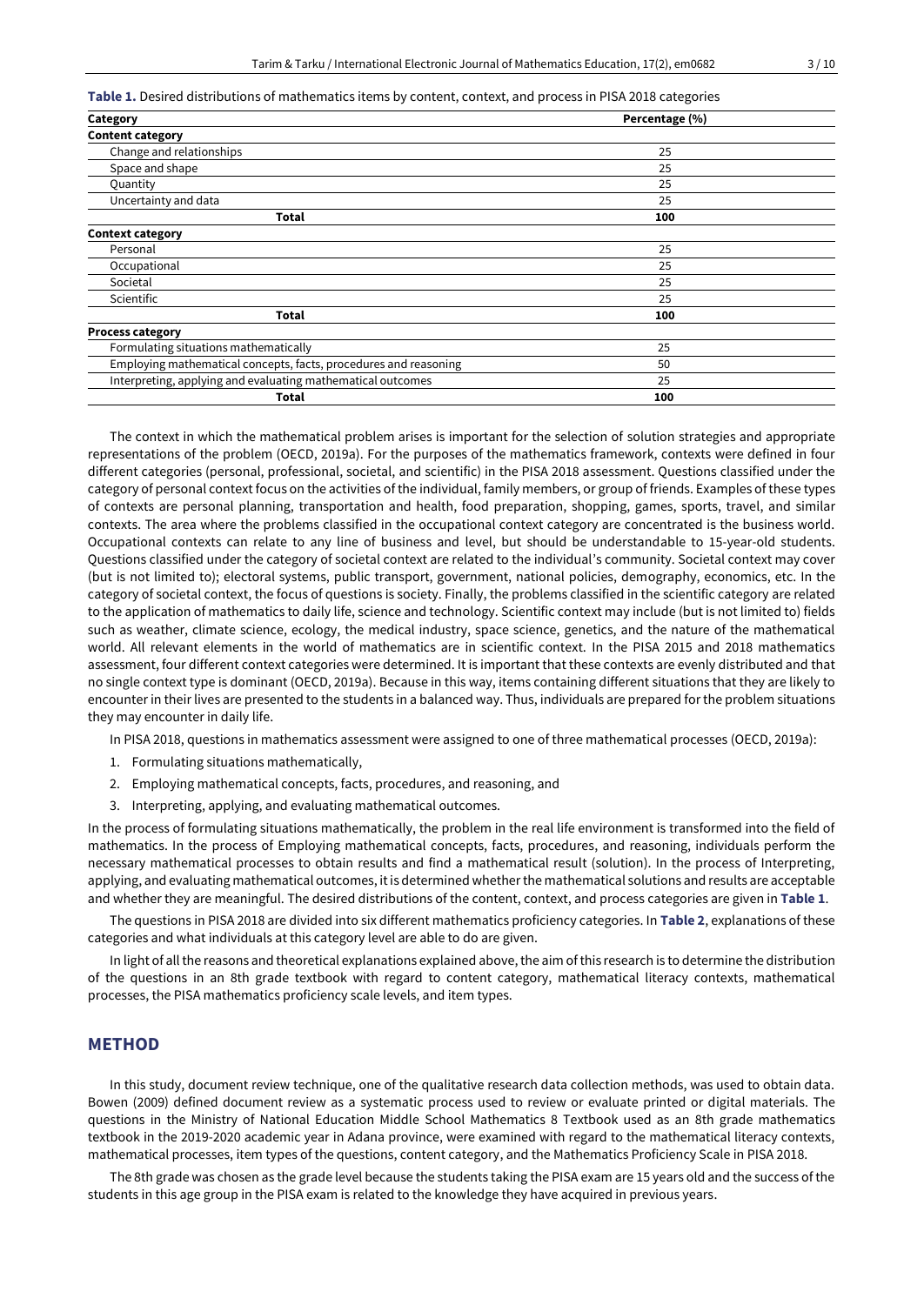#### **Table 2.** Brief description of six mathematics proficiency levels in PISA 2018

|                | Level What are the students at this level able to do?                                                                                                                                                                                                                                                                                                                                                                                                                                                                                                                                                                                                                                                                                                                                                                                                         |
|----------------|---------------------------------------------------------------------------------------------------------------------------------------------------------------------------------------------------------------------------------------------------------------------------------------------------------------------------------------------------------------------------------------------------------------------------------------------------------------------------------------------------------------------------------------------------------------------------------------------------------------------------------------------------------------------------------------------------------------------------------------------------------------------------------------------------------------------------------------------------------------|
| 6              | Students at this level are able to conceptualize, generalize, and use knowledge based on their research and modeling of complex<br>problem situations, and use their knowledge in relatively non-standard contexts. They can link and flexibly translate between different<br>sources of information and representations. Students at this level are capable of advanced mathematical thinking and reasoning. These<br>students are able to apply this insight and understanding, while mastering symbolic and formal mathematical operations and<br>relationships, to develop new approaches and strategies for attacking new situations. Students at this level can reflect on their actions<br>and formulate and fully communicate findings, interpretations, arguments and their actions and reflections on their relevance to the<br>original situation. |
| 5              | Students at this level can develop and work with models for complex situations and identify constraints and assumptions. They can<br>select, compare and evaluate appropriate problem-solving strategies to deal with complex problems related to these models. Students at<br>this level can work strategically using broad, well-developed thinking and reasoning skills, appropriate connected representations,<br>symbolic and formal characteristics, and insight into these situations. They begin to reflect on their work and are able to formulate and<br>communicate their interpretations and reasoning.                                                                                                                                                                                                                                           |
| $\overline{4}$ | Students at this level can work effectively with explicit models for complex concrete situations that may involve constraints or require<br>making assumptions. They can choose and integrate different representations, including symbolic, directly linking them to aspects of<br>real-world situations. Students at this level can use their limited skills and reason with insight in simple contexts. They can create and<br>communicate explanations and arguments based on their interpretations, arguments, and actions.                                                                                                                                                                                                                                                                                                                              |
| 3              | At this level, students can follow clearly described procedures, including procedures that require sequential decisions. Their<br>interpretations are robust enough to create a simple model or to select and apply simple problem-solving strategies. Students at this<br>level can use and interpret presentations directly from different sources of information and justifications. They often demonstrate an<br>ability to handle percentages, fractions, and decimals and work with proportional relationships. Their solutions show that they are<br>dealing with basic interpretation and reasoning.                                                                                                                                                                                                                                                  |

2 At this level, students can interpret and recognize situations in contexts that require no more than direct inference. They can extract relevant information from a single source and benefit from a single representative mode. Students at this level can use basic algorithms, formulas, procedures or rules to solve problems involving integers. They can make real interpretations of the results.

1 Students at this level can answer questions involving familiar contexts where all relevant information is available and questions are clearly defined. In clear situations, they can identify information and perform routine procedures according to direct instructions. They

can perform actions that are almost always obvious and immediately follow through from given stimuli.

**Table 3.** Units and subject headings in the book

| Unit name | Unit subject heading                                              |
|-----------|-------------------------------------------------------------------|
| Unit $1$  | Factors and multiples-Exponents                                   |
| Unit 2    | Square root expressions-Data analysis                             |
| Unit 3    | Probability of simple events-Algebraic expressions and identities |
| Unit 4    | Linear equations-Inequalities                                     |
| Unit 5    | Traingles-Congruency similarity                                   |
| Unit 6    | Transformation geometry-Geometric bodies                          |

#### **Table 4.** Frequency and percentage distribution of questions by units

| Unit name    | Frequency (N) | Percentage (%) |
|--------------|---------------|----------------|
| Unit $1$     | 147           | 15.3           |
| Unit $2$     | 177           | 18.5           |
| Unit 3       | 172           | 18.0           |
| Unit 4       | 159           | 16.6           |
| Unit 5       | 130           | 13.6           |
| Unit 6       | 173           | 18.1           |
| <b>Total</b> | 958           | 100.0          |

In this study, first of all, all the solved and unsolved questions in the 8th grade mathematics textbook were examined, and the possible solutions of the questions were found. Then, with these solutions, a tag was created for each question. In this tag the following attributes of each question were determined; which of the six different item types (fill in the blanks, matching, sample solution, multiple choice, true-false, and open-ended), which of the four different content categories (change and relationships, space and shape, quantity, uncertainty, and data), which of the four different mathematical literacy contexts (personal, professional, societal, and scientific), which of three different mathematical processes [(i) formulating situations and problems mathematically, (ii) using mathematical concepts, facts, and processes, and (iii) mathematical outputs interpretation, application, and evaluation] and which of the six different levels in the PISA 2018 proficiency scale it appertains to. Thus, classification of the questions was made. There are six units in this book under review. The names and subject headings of units are given in **Table 3**.

In the book, the questions are given under titles such as "Are we ready?", "Let's remember", "Let's learn together", "Let's research and think", "It's your turn", "Unit evaluation". In addition, on the cover of each unit, thought-provoking questions were included under the name of "Mind game". By examining 958 questions given under these headings, these questions were classified under, content category, contexts, item types, mathematical processes and PISA mathematical literacy proficiency scale. The distribution of the questions according to the units is given in **Table 4**. **Table 4** shows a generally even distribution of the questions across the units.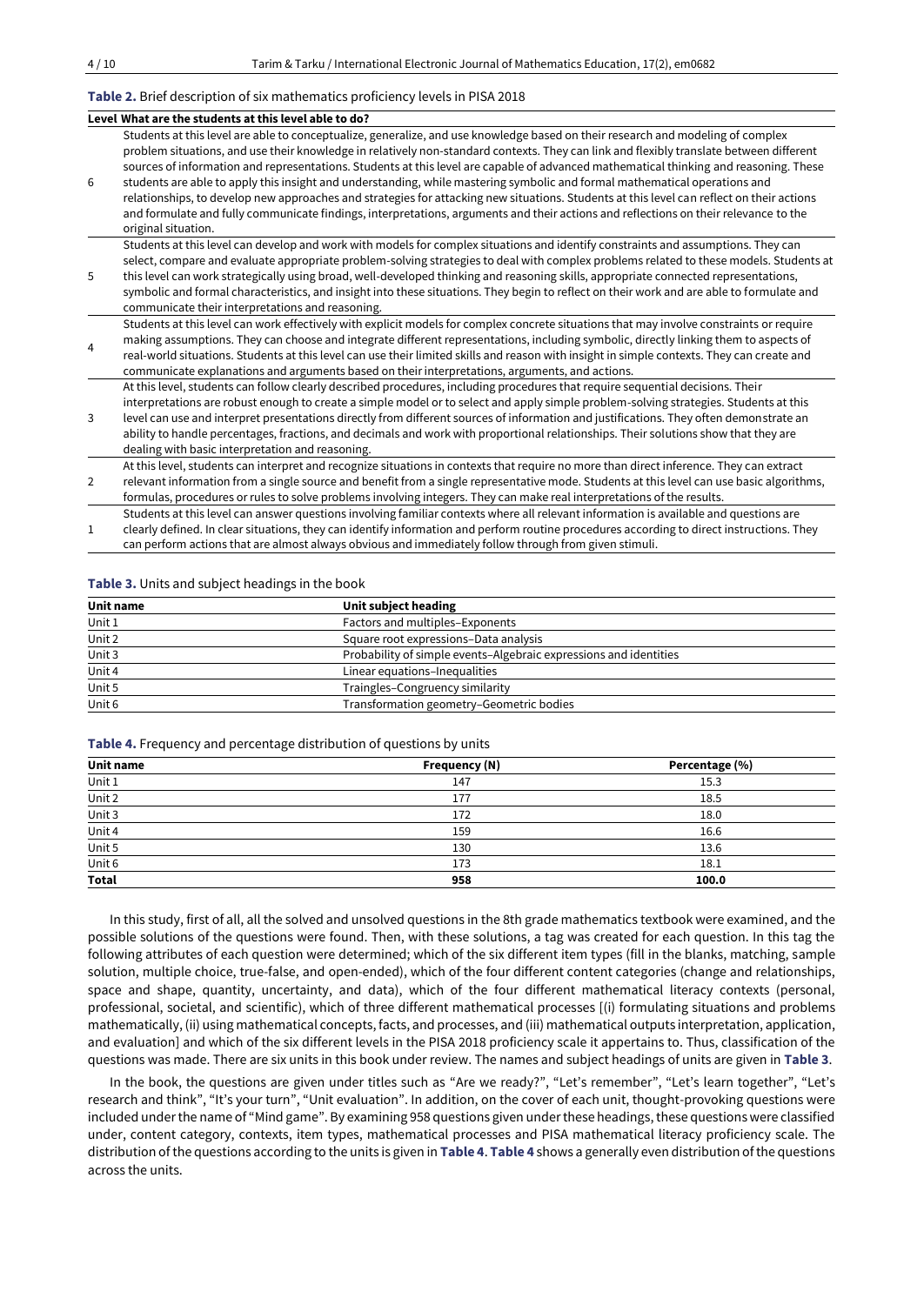| Category                                                            | Frequency (N)                                                                                     | Percentage (%) |
|---------------------------------------------------------------------|---------------------------------------------------------------------------------------------------|----------------|
| <b>Content category</b>                                             |                                                                                                   |                |
| Change and relationships                                            | 122                                                                                               | 12.7           |
| Space and shape                                                     | 339                                                                                               | 35.4           |
| Quantity                                                            | 391                                                                                               | 40.8           |
| Uncertainty and data                                                | 106                                                                                               | 11.1           |
| <b>Total</b>                                                        | 958                                                                                               | 100.0          |
| <b>Context category</b>                                             |                                                                                                   |                |
| Personal                                                            | 90                                                                                                | 9.4            |
| Occupational                                                        | 82                                                                                                | 8.6            |
| Societal                                                            | 14                                                                                                | 1.5            |
| Scientific                                                          | 772                                                                                               | 80.6           |
| <b>Total</b>                                                        | 958                                                                                               | 100.0          |
| <b>Mathematical process category</b>                                |                                                                                                   |                |
| Formulating situations mathematically                               | 28                                                                                                | 2.9            |
| Employing mathematical concepts, facts, procedures, and reasoning   | 767                                                                                               | 80.1           |
| Interpretation, application, and evaluation of mathematical results | 163<br>17.0<br>958<br>100.0<br>188<br>19.6<br>417<br>43.5<br>341<br>35.6<br>1.3<br>12<br>0<br>0.0 |                |
| <b>Total</b>                                                        |                                                                                                   |                |
| PISA mathematical literacy proficiency scale levels                 |                                                                                                   |                |
| First level                                                         |                                                                                                   |                |
| Second level                                                        |                                                                                                   |                |
| Third level                                                         |                                                                                                   |                |
| Fourth level                                                        |                                                                                                   |                |
| Fifth level                                                         |                                                                                                   |                |
| Sixth level                                                         | $\Omega$                                                                                          | 0.0            |
| <b>Total</b>                                                        | 958                                                                                               | 100.0          |

**Table 5.** Frequencies and percentage distributions of questions by content, context, process, and PISA mathematical literacy proficiency scale levels

In addition to the researchers, two experts who were graduate students in primary school mathematics education and trained in PISA and mathematical literacy, made the classification of the questions in the book. The researchers classified all the questions in the book, and 10% of these questions were chosen to represent all the questions in the book, and the experts were allowed to classify these questions. For mathematical content, mathematical literacy contexts, mathematical processes and item types classifications made by researchers and experts were in 100% agreement and 94% for the PISA math proficiency scale levels. The classifications made by the experts and researchers were compared and the questions on which there was a consensus were taken as they were. The questions on which no consensus could be reached were reviewed together and classified according to a common decision. In this way, the classification of all questions according to the determined criteria was completed.

## **RESULTS**

The following findings were obtained by investigating one of the Middle school 8th Grade Mathematics Textbooks distributed by the Ministry of National Education in the 2019–2020 academic year.

The distributions of the questions in the book by the content, mathematical literacy context, mathematical process, and the PISA mathematical literacy proficiency scale levels categories are given in **Table 5**.

Looking at **Table 5**, it is seen that the content category with the highest number of questions is "quantity" with 40.8% (391 questions), while the content category with the least number of questions is "uncertainty and data" with 11.1% (106 questions). **Table 5** reveals that the context with the highest number of questions is "scientific context" with 80.6% (772 questions), while the context with the least number of questions is "societal context" with 1.5% (14 questions). Most of the scientific context questions, 91.4% (706 questions) consist of questions involving only mathematical operations, while a very small portion of them, 8.6% (66 questions) include the application of mathematics to the natural world, science and technology. **Table 5** reveals that the most preferred process category is "Employing mathematical concepts, facts, procedures, and reasoning" with 80.1% (767 questions). The least preferred process category was "Formulating situations mathematically" with 2.9% (28 questions). An inspection of the data in **Table 5** reveals that the questions are mostly at the second proficiency level with 43.5% (417 questions). It is noted that the questions at the fourth level are very few in the book with 1.3% (12 questions), and the questions at the fifth and sixth levels are not included in the book.

19.6% (188 questions) of the questions in the book are at the first level according to the PISA mathematical literacy proficiency scale. Students at level one can answer questions involving familiar contexts they already know when all information is given clearly. In explicit situations, they can describe information according to direct instructions. A question at the first level of the PISA mathematical literacy proficiency scale on page 23 of the book examined is given in **Figure 1**. There is no need to make any inferences to solve the problem in **Figure 1**. A previously known situation was explicitly asked. For this reason, it is seen that the problem is at the first level of the PISA mathematical literacy proficiency scale.

43.5% (417 questions) of the questions in the book are at the second level of the PISA mathematical literacy proficiency scale. A student can make direct inferences and interpret those inferences on the second-level. They can extract necessary information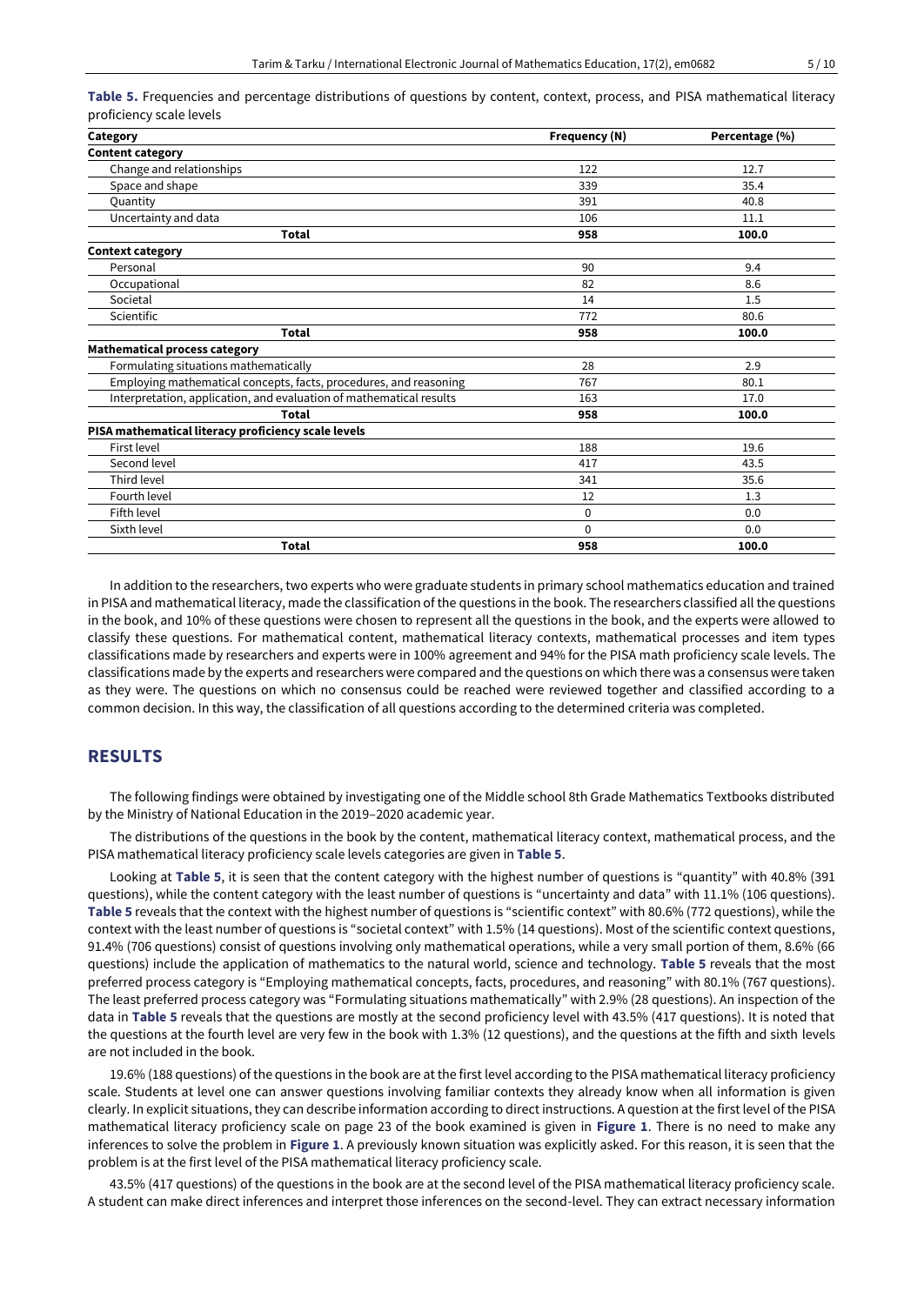| Your Turn 1 |  |  |
|-------------|--|--|
|             |  |  |

Write the values of the following exponential expressions next to them.

| $-2 =$       | $(-4)$<br>$=$ | $-1$<br>$(-b) =$ | = (כ-)            | $-41$<br>$=$ |
|--------------|---------------|------------------|-------------------|--------------|
| $(-7)^{2} =$ | $-11^* =$     | $(-5)^{\circ} =$ | $-1452$<br>$(-1)$ | $-192n$<br>- |

**Figure 1.** PISA mathematics literacy proficiency scale first level question example from MEB publications middle school 8th grade mathematics textbook (Page: 23, It's Your Turn, Question 1)

#### Your Turn 4

Find and write the exponents that are not given in the following equations.

| $300 = 2^{\circ} \cdot 3^{\circ} \cdot 5^{\circ}$ | $a =$ | $D =$ | $C =$ |
|---------------------------------------------------|-------|-------|-------|
| $700 = 2^x \cdot 5^y \cdot 7^x$                   | $x =$ | $V =$ | $z =$ |
| $495 = 3^m \cdot 5^n \cdot 11^k$                  | $m =$ | $n =$ | $k =$ |

**Figure 2.** PISA mathematics literacy proficiency scale second level question example from MEB publications middle school 8th grade mathematics textbook (Page: 14, It's Your Turn, Question 4)



Answer the following questions.

When balls of equal size with numbers from 1 to 20 are put in a box, examine the probability that the number  $\mathbf{a}^{\prime}$ of a randomly selected ball is a prime number and that it is not a prime number. How many of which type must be removed from the bag so that the probability of a randomly selected ball's number being a prime number or a nonprime number is equal?

**Figure 3.** PISA mathematics literacy proficiency scale third level question example from MEB publications middle school 8th grade mathematics textbook (Page: 80, It's Your Turn, Question 4)



**Figure 4.** PISA mathematics literacy proficiency scale fourth level question example from MEB publications middle school 8th grade mathematics textbook (Page: 109, Mind Game)

from a single source. They can use representations. They can use rules and formulas. They can follow instructions. A second level question of the PISA mathematical literacy proficiency scale on page 14 of the book examined is given in **Figure 2**. Inspection of the question in **Figure 2** shows that some steps need to be completed in order to solve the problem. First of all, the number should be factored and made into the product of the exponent of the prime factors, and then these exponents should be matched with the letters given in the equations. In this respect, the question is at the second level of the PISA mathematical literacy scale.

35.6% of the questions in the book (341 questions) are at the third level of the PISA mathematical literacy proficiency scale. At the third-level, a student can follow directions that require sequential decisions. They can create a simple model. They can use simple problem solving strategies. They can use different sources of information. They can perform operations with percentages, fractions and decimals. They can understand proportional relationships. A third-level question of the PISA mathematical literacy proficiency scale on page 80 of the book examined is given in **Figure 3**. When the question in **Figure 3** is examined, it is seen that an appropriate strategy should be determined to solve the problem and reasoning skills should be used to equalize the probabilities. For this, a number of sequential decisions must be made. In this respect, the question is a third-level question of the PISA mathematical literacy proficiency scale.

1.3% of the questions in the book (12 questions) are at the fourth level according to the PISA mathematical literacy proficiency scale. Students at the fourth level can work effectively on models. They can engage in simple reasoning activities. They can select and combine different presentations. They can explain their interpretations and inferences. A question at the fourth level of the PISA mathematical literacy proficiency scale on page 109 of the book examined is given in **Figure 4**. The question in **Figure 4** requires that reasoning skills be used to solve the problem. First of all, it should be realized that the mathematician's friend died before 1920 and he was alive in 1900, that is, the date of his death was between these two years. After that, a series of operations and inferences must be made to reach the answer to the question. In this respect, this question is at the fourth level of the PISA mathematical literacy proficiency scale.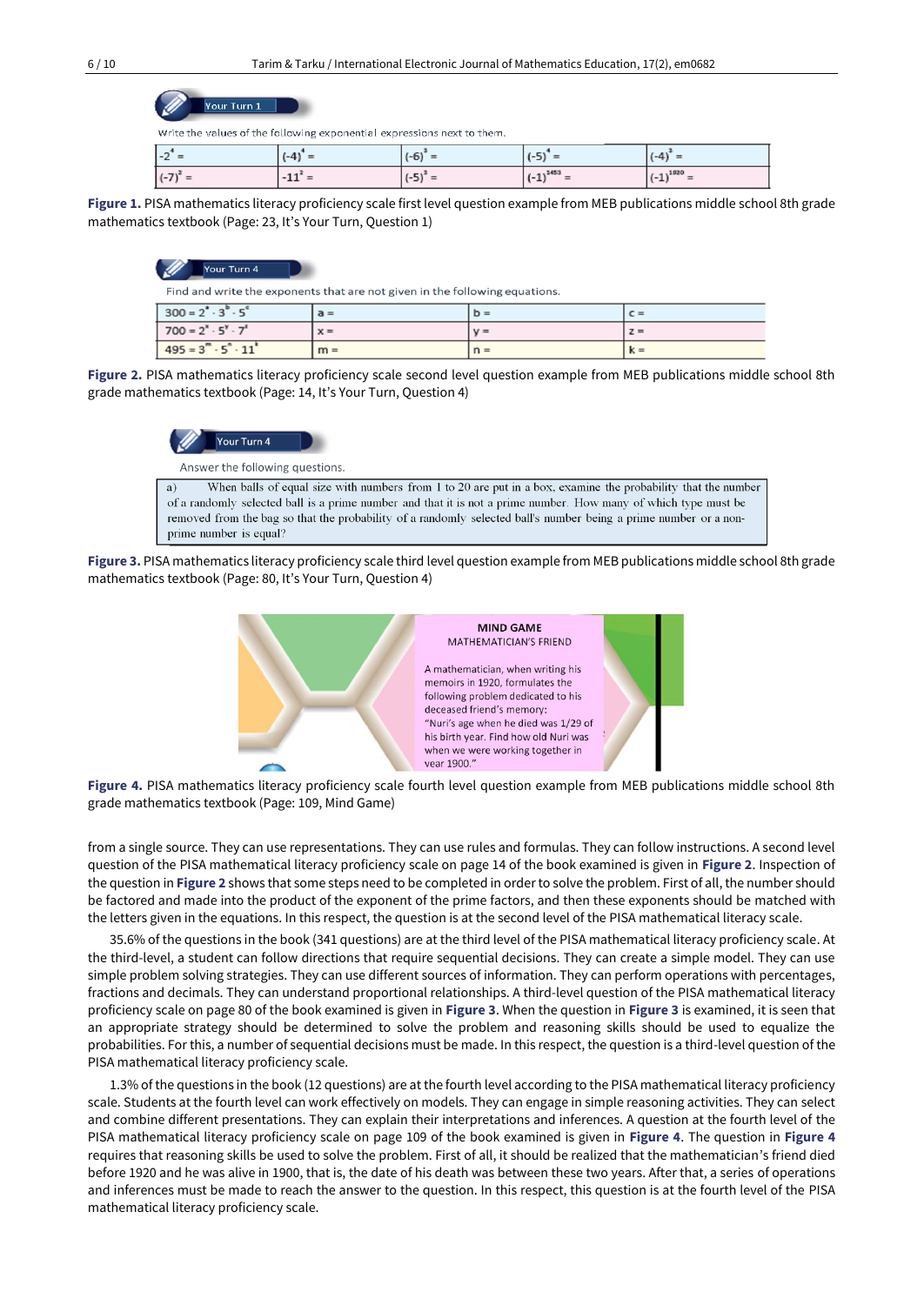**Table 6.** Distributions of the questions in the book by content, context, and mathematical process categories and levels of the PISA mathematics proficiency scale

|                                                                      | <b>Proficiency level (N)</b> |           |           |             |           |           |       |
|----------------------------------------------------------------------|------------------------------|-----------|-----------|-------------|-----------|-----------|-------|
| Category                                                             | 1st level                    | 2nd level | 3rd level | 4th level   | 5th level | 6th level | Total |
| <b>Content category</b>                                              |                              |           |           |             |           |           |       |
| Change and relationships                                             | 15                           | 67        | 40        | $\mathbf 0$ | 0         | 0         | 122   |
| Space and shape                                                      | 21                           | 131       | 186       |             | 0         | $\Omega$  | 339   |
| Quantity                                                             | 115                          | 183       | 85        | 8           | 0         | 0         | 391   |
| Uncertainty and data                                                 | 37                           | 36        | 30        | 3           | 0         | 0         | 106   |
| Total                                                                | 188                          | 417       | 341       | 12          | 0         | 0         | 958   |
| <b>Context category</b>                                              |                              |           |           |             |           |           |       |
| Personal                                                             | 15                           | 28        | 44        | 3           | 0         | $\Omega$  | 90    |
| Occupational                                                         | 3                            | 31        | 46        | 2           | 0         | 0         | 82    |
| Societal                                                             |                              | 6         | 7         | $\Omega$    | 0         | 0         | 14    |
| Scientific                                                           | 169                          | 352       | 244       | 7           | 0         | 0         | 772   |
| <b>Total</b>                                                         | 188                          | 417       | 341       | 12          | 0         | 0         | 958   |
| <b>Mathematical process category</b>                                 |                              |           |           |             |           |           |       |
| Formulating situations mathematically                                | 3                            | 18        | 7         | $\Omega$    | 0         | 0         | 28    |
| Employing mathematical concepts, facts, procedures,<br>& reasoning   | 169                          | 368       | 229       |             | 0         | 0         | 767   |
| Interpretation, application, & evaluation of<br>mathematical results | 16                           | 31        | 105       | 11          | 0         | 0         | 163   |
| <b>Total</b>                                                         | 188                          | 417       | 341       | 12          | 0         | 0         | 958   |

#### **Table 7.** Frequency and percentage distribution of questions by item types

| Item type          | Frequency (N) | Percentage (%) |
|--------------------|---------------|----------------|
| Fill in the blanks | 58            | 6.1            |
| Matching           | 16            | 1.7            |
| Sample-solution    | 344           | 35.9           |
| Multiple choice    | 178           | 18.6           |
| True-false         | 11            | $1.1\,$        |
| Open-ended         | 351           | 36.6           |
| <b>Total</b>       | 958           | 100.0          |

The distributions of the questions in the book on the basis of content, context, and mathematical process categories and by the PISA mathematical literacy proficiency scale levels are given in **Table 6**. As **Table 6** shows, none of the content categories has a fifth and sixth level question according to the PISA mathematical literacy proficiency scale. Moreover, in the content category of "change and relationships" there was no fourth level question either. In general, all content categories except "space and shape" contain mostly first and second level questions. In the "space and shape" content area, there are mainly third-level questions. Inspection of the data in **Table 6** reveals that there are no fifth and sixth level questions according to the PISA mathematical literacy proficiency scale in any of the contexts. At the same time, the fourth level question was not included in the "societal" context. In general, it is seen that there are mostly second and third level questions in all contexts. From **Table 6** it is understood that there are no fifth and sixth level questions of the PISA mathematical literacy proficiency scale in any of the mathematical processes. At the same time, there was no question at the fourth level in the questions in which the mathematical process of "formulating situations mathematically" was involved. It is seen that high-level questions are generally introduced through the process of "interpretation, application and evaluation of mathematical results."

The distribution of the questions in the book by the item types is given in **Table 7**. **Table 7** reveals that the majority of the questions in the book are presented in the open-ended question type with a maximum of 36.6% (351 questions). The total number of open-ended and sample-solution type questions is greater than half of all questions. The least preferred item type in asking questions in the book is true-false question type with 1.1% (11 questions).

The distribution of the questions in the book by the proficiency levels on the basis of item types is given in **Table 8**. Inspection of the data in **Table 8** reveals that none of the item types have a fifth and sixth level question of the PISA mathematical literacy proficiency scale. Moreover, there are no fourth level questions in the "fill in the blanks", "matching", "true-false" item types. It is noted that the high-level questions are usually presented via the "open-ended" item type.

### **DISCUSSION, CONCLUSION, AND RECOMMENDATIONS**

In this study, the questions in the Ministry of National Education Middle School Mathematics 8 Textbook, which is used as a mathematics textbook for 8th grades, were examined with regard to the mathematical literacy content categories, contexts, mathematical processes, Mathematics Proficiency Scale in PISA 2018 and question types. When the questions in the book were classified by their content category, 12.7% of the questions are in the change and relationships content category, 35.4% in the Space and shape content category, 40.8% in the quantity content category and 11.1% in the uncertainty and data content category. Distribution of mathematics items by content category in PISA exams are, as follows: change and relationships 25%,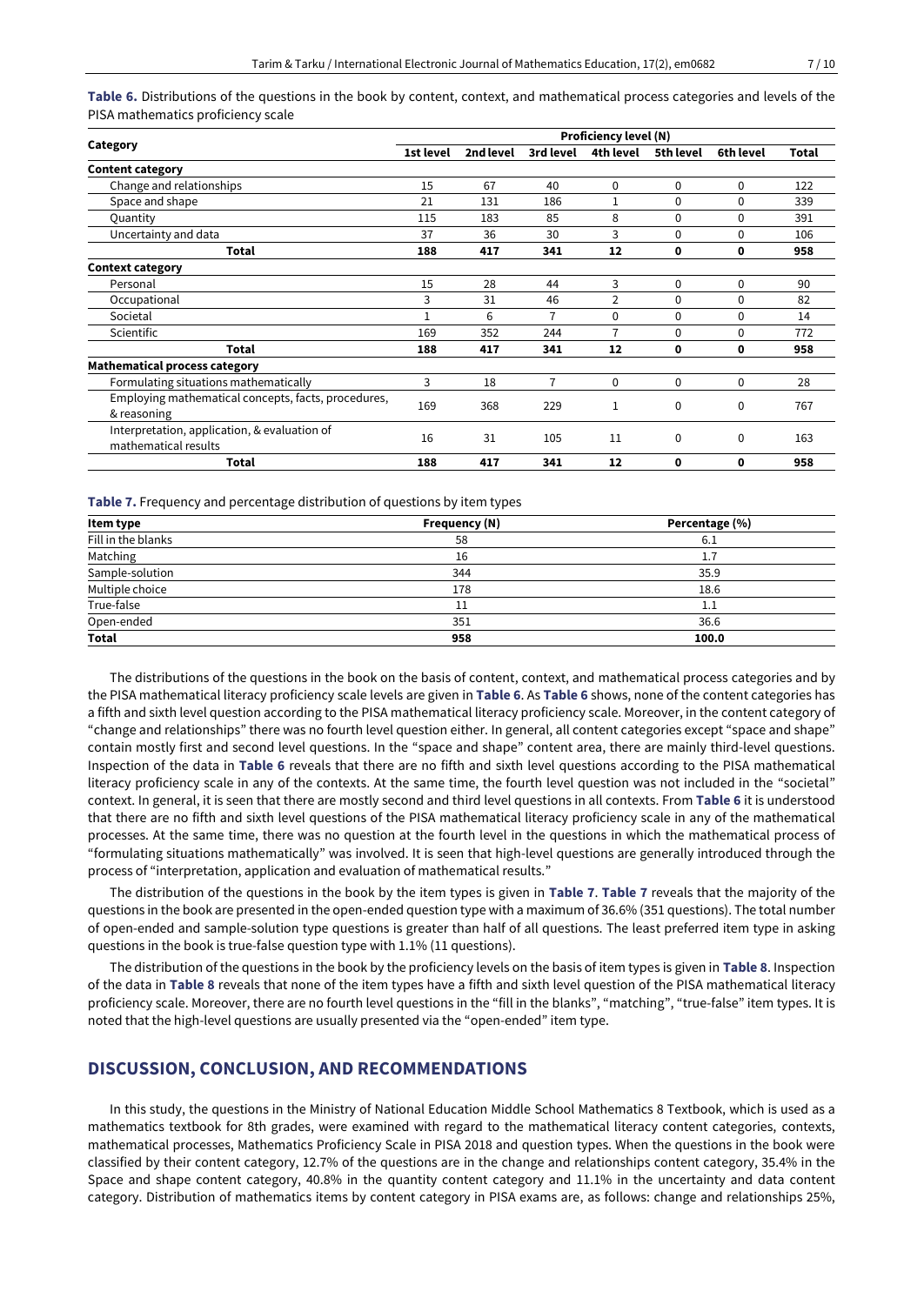| Item type          |           |           |           | <b>Proficiency level (N)</b> |           |           |       |
|--------------------|-----------|-----------|-----------|------------------------------|-----------|-----------|-------|
|                    | 1st level | 2nd level | 3rd level | 4th level                    | 5th level | 6th level | Total |
| Fill in the blanks | 34        | 21        |           |                              |           |           | 58    |
| Matching           | 10        |           |           |                              |           |           | 16    |
| Sample-solution    | 88        | 164       | 90        |                              |           |           | 344   |
| Multiple choice    | 23        | 81        | 73        |                              |           |           | 178   |
| True-false         | 4         |           |           |                              |           |           | 11    |
| Open-ended         | 29        | 141       | 172       | a                            |           |           | 351   |
| Total              | 188       | 417       | 341       | 12                           |           |           | 958   |

**Table 8.** Distribution of the questions in the book by item types and the PISA mathematics proficiency scale levels

space and shape 25%, quantity 25%, and uncertainty and data 25%. In the OECD (2019a) report, it is stated that since all of these areas are important for individuals with constructive, productive and reflective thinking, it is important to have a balanced distribution. When the content distribution in the present book is examined, we can say that this balance is relatively skewed, especially considering that the amount of questions belonging to the "uncertainty and data" and "change and relationships" contents are lower. It can be suggested that these distributions be presented in a more balanced way in the books.

Context-based questions are important for students to associate and establish connections with real life. In the study conducted by Irwin (2001), one of two groups of eight students studied the subject of decimals with context-based questions, and the other group studied with questions without context. As a result of the study, the results of the pre-test and post-test were compared and it was seen that the students studying with the context-based questions on decimal numbers made more progress than the students studying on the decimal numbers with the questions without context. Distribution of questions according to context category in PISA exams is, as follows: personal context 25%, professional context 25%, societal context 25%, and scientific context 25%. It is seen that the distribution of the context-based questions in the book examined in the present study is 9.4% in the personal context, 8.6% in the professional context, 1.5% in the societal context, and 80.6% in the scientific context category. In PISA exams, a balanced distribution in terms of context is given importance and it is ensured that a single context type is not dominant alone. Thus, students are prepared for various problem situations they may encounter in their lives (OECD, 2019a). It is seen that the present book examined does not comply with this desired balanced distribution in terms of context category. It is concluded that it is important to distribute the questions in the book in a balanced way in various contexts.

When the questions in the current book are classified according to the mathematical process categories, 2.9% of these questions belong to the category of formulating situations mathematically, 80.1% of them to use mathematical concepts, facts, procedures and reasoning, and 17% to the category of interpretation, application and evaluation of mathematical results. The desired distribution of items according to the mathematical process in PISA exams is 25% formulating situations mathematically, 50% employing mathematical concepts, facts, procedures, and reasoning, and 25% interpretation, application, and evaluation of mathematical results (OECD, 2019a). It is noteworthy that there are very few questions in the category of mathematically formulating situations in the present book. In the process of formulating situations mathematically, the problem in the real life environment is transformed into the field of mathematics. These questions are especially questions that help students establish a connection between the mathematical world and the real world. Therefore, the presence of these questions in the books is very important. In this respect, a balanced distribution should be ensured.

In the present book, it is seen that the questions about mathematical concepts, facts, procedures and reasoning process are abundant. In parallel, Murdaningsih and Murtiyasa's (2016) study on the eighth grade mathematics textbook of the Indonesian curriculum also found that problems involving the process of employing mathematical concepts, facts, procedures, and reasoning were more prevalent than the others. In this process, individuals use necessary mathematical rules and properties to obtain results and find a mathematical result (solution). The large number of questions in this process category in the book shows that a more result-oriented approach to mathematics teaching is dominant. Considering that the questions in the high school entrance exam consist of multiple choice questions and generally focus on finding a numerical result, this finding can be considered normal. In other words, it is thought that the questions to be included in the book are determined by taking into account the existing national central exam questions while writing the books.

The mathematical performances of students in Turkey with regard to the mathematical processes in PISA 2012 are as follows; an average of 449 points from questions related to the process of formulating situations mathematically, and an average of 448 points from questions related to the process of Employing mathematical concepts, facts, procedures and reasoning, an average of 446 points from questions related to the process of Interpreting, applying and evaluating mathematical outcomes (OECD, 2014). Here, it is evident that the lowest achievement is obtained in the questions in the category of interpretation, application and evaluation of mathematical results (MEB, 2015). Based on these data, it is thought that increasing the number of questions related to this process in textbooks and creating a more balanced distribution will positively influence the PISA mathematics performance of students in Turkey.

When the questions in the present book are classified according to the PISA mathematical literacy proficiency scale, it is seen that majority of these questions are at the second proficiency level with 43.5%. It is seen that the questions at the fourth level are very scarce in the book with 1.3%, and the questions at the fifth and sixth level are not included in the book. This situation of the questions in the book is consistent with Turkey's PISA 2018 Turkey mathematics score average. PISA 2018 Turkey mathematics score average was determined as 454 points (OECD, 2019b). This score corresponds to the second level in the mathematics proficiency scale. One of the reasons for this level of success shown is that the students do not often encounter questions suitable for the high-levels on the proficiency scale. For this reason, it is seen as a necessity to have higher-level questions in the books. Tutak and Guder (2012) concluded in their study that the teachers generally know the textbook well, and they use the textbook as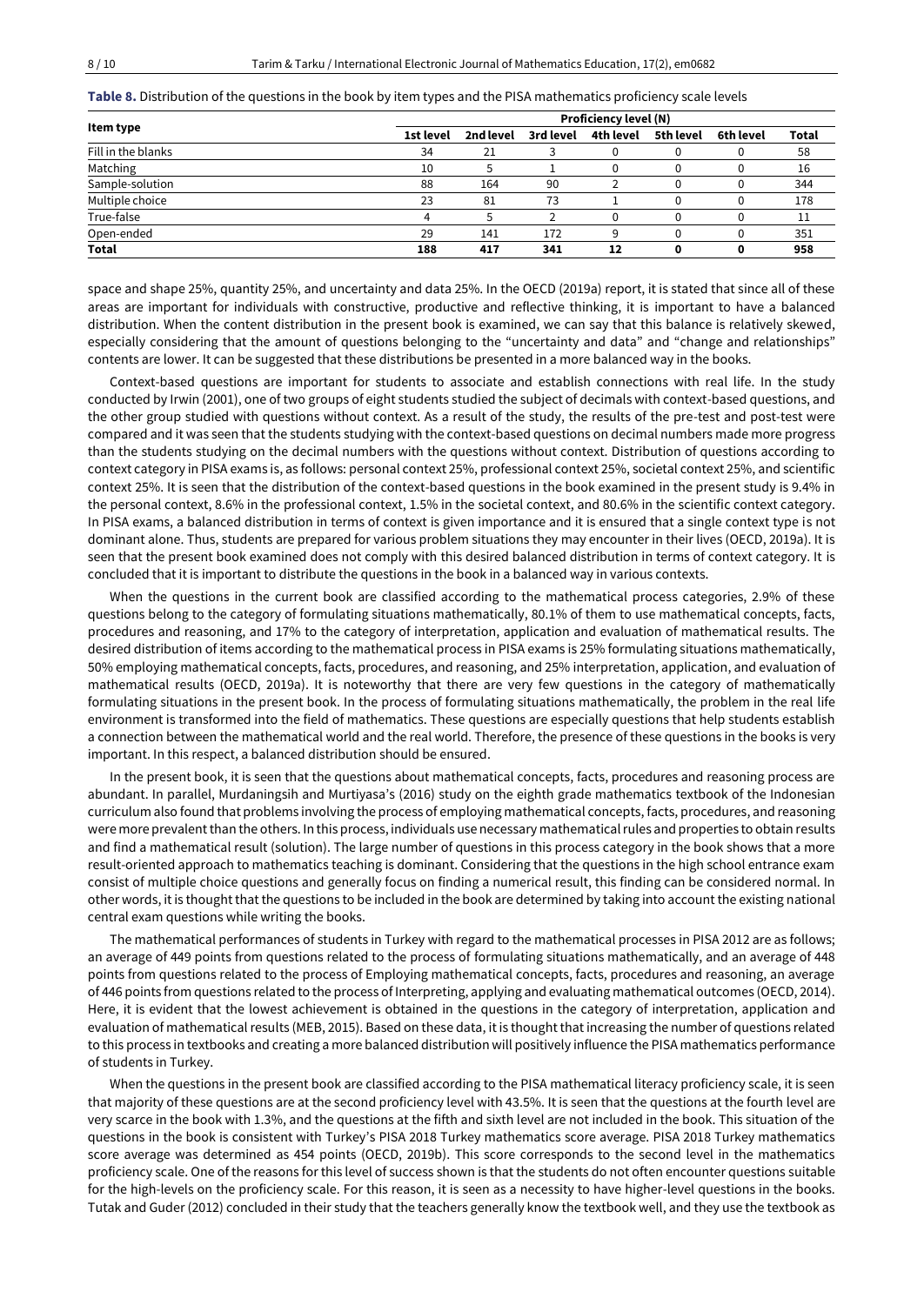the main source in the lesson. Ozturk (2020) examined the questions in the central high school entrance exam in his study and determined that the level of questions in the exam was the second level with 45%. Therefore, it can be concluded that the questions in the book were created by being influenced by the question levels in the central high school entrance exam.

When the questions in the present book are classified by item types, it is seen that the questions presented in the "openended" and "sample-solution" type are more preferred. It is seen that the least preferred item type is the "true-false" question type. When the distribution of the PISA mathematics proficiency scale high-level questions, which is rare in the book, by item types, is examined, it is noted that the most preferred item type in asking these questions is the "open-ended" item type. It is thought that the reason for this situation is that high-level skills, which are difficult to measure with other item types, can be easily measured with open-ended questions (Bilgec, 2016).

Considering the results obtained from this study, necessary adjustments can be made by adding high-level questions according to the PISA proficiency levels in the existing books. In the new books to be prepared, studies can be carried out to distribute the questions in a balanced way in terms of their contexts, contents and mathematical processes and to increase the number of high-level questions, so that desired books can be written in the context of mathematical literacy. The findings of this study can be used in revisions of the current mathematics curriculum. In this study, the questions in one of the 8th grade mathematics textbooks distributed to students by the Ministry of National Education were examined within the framework of PISA mathematical literacy. In future studies, mathematics textbooks of other grade levels can be examined. Considering the age group to which PISA is applied, especially the 9th grade textbooks can be examined within the framework of mathematical literacy.

**Author contributions:** All authors have sufficiently contributed to the study, and agreed with the results and conclusions.

**Funding:** No funding source is reported for this study.

**Declaration of interest:** No conflict of interest is declared by authors.

# **REFERENCES**

- Altun, M., Arslan, C., & Yazgan, Y. (2004). A study on the use and frequency of high school mathematics textbooks. *Uludag University Journal of Education Faculty, 17*(2), 131-147.
- Arslan, S., & Ozpınar, I. (2009). Evaluation of 6th grade mathematics textbooks along with the teacher opinions. *Journal of Dicle University Ziya Gokalp Faculty of Education, 12*, 97-113.
- Bilgec, I. (2016). *Inspection of mathematic exams with open ended questions from the perspective of measurement and evaluation* [Unpublished master's thesis]. Marmara University.
- Bowen, G. A. (2009). Document analysis as a qualitative research method. *Qualitative Research Journal, 9*(2), 27-40. <https://doi.org/10.3316/QRJ0902027>
- Cakir, I. (2009). *The evaluation of the fifth grade mathematics textbooks of the primary education according to the views of the teachers and students* [Unpublished master's thesis]. Cukurova University.
- Canbazoglu, H. B. (2019). *A practice of activity-based for improving mathematical literacy and awareness of pre-service elementary school teachers'* [Master's thesis, Cukurova University].
- Canbazoglu, H. B., & Tarim, K. (2021). Elementary pre-service teachers' mathematical literacy problem posing skills and processes for developing a mathematical activity. *Journal of* National Education, *50*(231), 147-172.
- Canbazoglu, H. B., Tarım, K., & Baypınar, K. (2019). Mathematical literacy. In G. Haciomeroglu, & K. Tarim (Eds.), *Fundamentals of mathematics education middle school* (pp. 457-496). Anı Publishing.
- Guder, Y., & Tutak, T. (2012). The opinions of the primary 5th grade school teachers' views about mathematics textbook. *Journal of Dicle University Ziya Gokalp Faculty of Education, 19*, 16-28.
- Irwin, K. C. (2001). Using everyday knowledge of decimals to enhance understanding. *Journal for Research in Mathematics Education*, *32*(4), 399-420. <https://doi.org/10.2307/749701>
- Iskenderoglu, T., & Baki, A. (2011). Classification of the questions in an 8th grade mathematics textbook with respect to the competency levels of PISA. *Education and Science*, 36(161).
- MEB. (2015). PISA 2012 survey national final report. *General Directorate of Assessment, Evaluation and Examination Services, Ministry of National Education*. [https://pisa.meb.gov.tr/meb\\_iys\\_dosyalar/2020\\_12/23172540\\_pisa2012-ulusal-nihai](https://pisa.meb.gov.tr/meb_iys_dosyalar/2020_12/23172540_pisa2012-ulusal-nihai-raporu.pdf)[raporu.pdf](https://pisa.meb.gov.tr/meb_iys_dosyalar/2020_12/23172540_pisa2012-ulusal-nihai-raporu.pdf)
- MEB. (2019). PISA 2018 national preliminary report. *Ministry of National Education*. [http://pisa.meb.gov.tr/wp-content/](http://pisa.meb.gov.tr/wp-content/uploads/2020/01/PISA_2018_Turkiye_On_Raporu.pdf) [uploads/2020/01/PISA\\_2018\\_Turkiye\\_On\\_Raporu.pdf](http://pisa.meb.gov.tr/wp-content/uploads/2020/01/PISA_2018_Turkiye_On_Raporu.pdf)
- Murdaningsih, S., & Murtiyasa, B. (2016). An analysis on eight grade mathematics textbook of new Indonesian curriculum (K-13) based on Pisa's framework. *Journal of Research and Advances in Mathematics Education*, *1*(1), 14-27. <https://doi.org/10.23917/jramathedu.v1i1.1780>
- OECD. (2014). *Results: What students know and can do student performance in mathematics, reading and science*. OECD Publishing.
- OECD. (2019a). *PISA 2018 assessment and analytical framework*. OECD Publishing. <https://doi.org/10.1787/b25efab8-en>
- OECD. (2019b). *PISA 2018 results volume I: What students know and can do*. OECD Publishing.